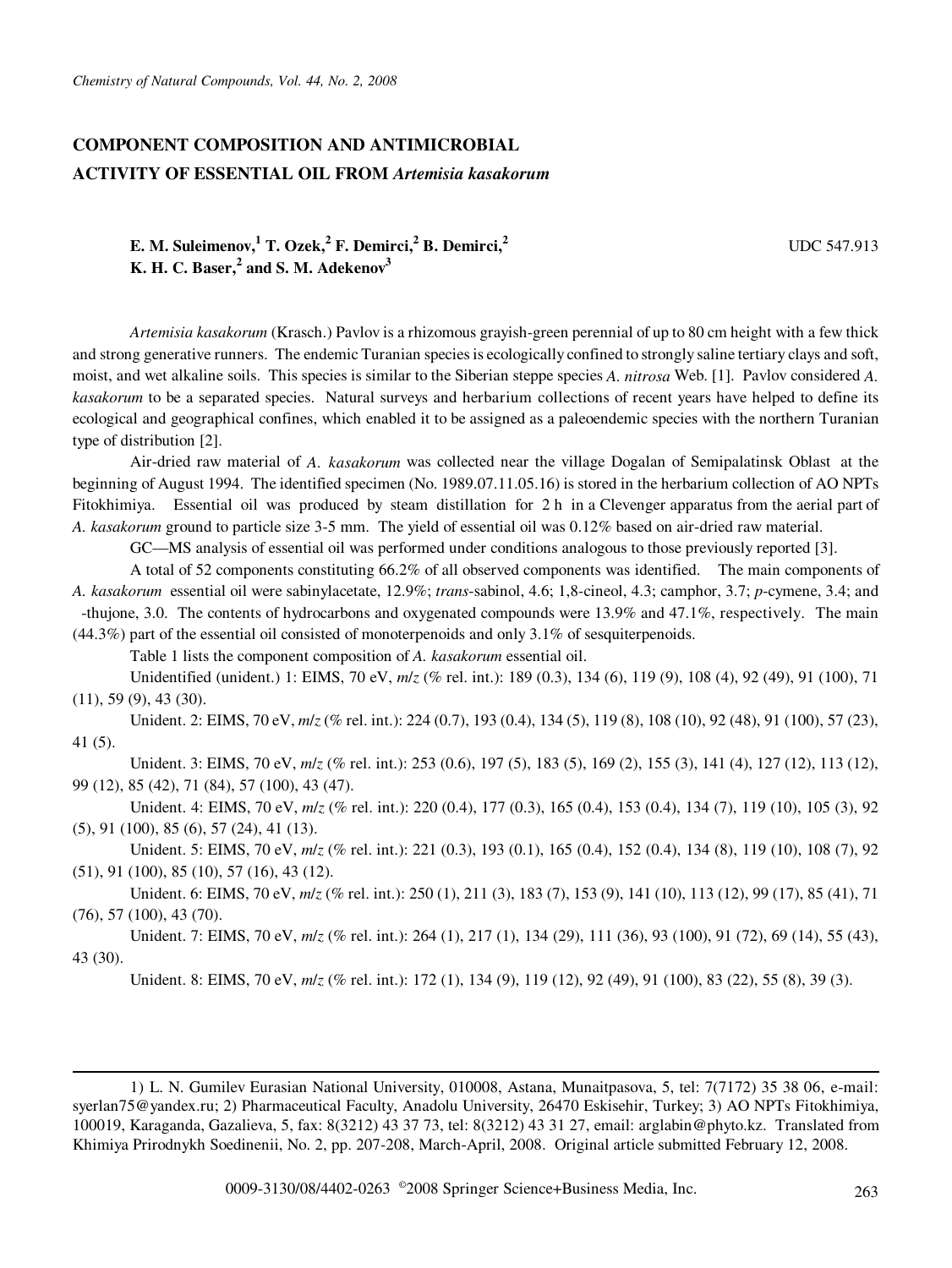| Ret. index | Component                   | Content, % | Ret. index | Component                          | Content, % |
|------------|-----------------------------|------------|------------|------------------------------------|------------|
| 1032       | $\alpha$ -Pinene            | 0.1        | 1625       | 4,4-Dimethylbutyl-2-enolide        | 1.7        |
| 1035       | $\alpha$ -Thujene           | 0.1        | 1638       | cis-p-Menth-2-en-1-ol              | 0.6        |
| 1076       | Camphene                    | 0.3        | 1642       | Thuj-3-en-10-al                    | 0.7        |
| 1100       | Undecane                    | 0.1        | 1648       | Myrtenal                           | 0.1        |
| 1118       | $\beta$ -Pinene             | 0.1        | 1658       | Sabinylacetate                     | 12.9       |
| 1132       | Sabinene                    | 0.1        | 1670       | 2,6,10,14-Tetramethylpentadecane** | 3.0        |
| 1188       | $\alpha$ -Terpinene         | 0.3        | 1685       | Ethylbenzoate                      | 0.5        |
| 1195       | Dehydro-1,8-cineol          | 0.2        | 1700       | Heptadecane                        | 1.1        |
| 1213       | 1,8-Cineol*                 | 4.3        | 1703       | Unident. 1                         | 2.4        |
| 1244       | Amylfuran                   | 0.3        | 1717       | Unident. 2                         | 2.4        |
| 1255       | $\gamma$ -Terpinene         | 0.9        | 1720       | trans-Sabinol                      | 4.6        |
| 1280       | $p$ -Cymene                 | 3.4        | 1773       | $\delta$ -Cadinene                 | 0.2        |
| 1294       | 1,2,4-Trimethylbenzene      | 1.1        | 1778       | Unident. 3                         | 2.2        |
| 1300       | Tridecane                   | 0.3        | 1792       | Unident. 4                         | 2.0        |
| 1355       | 1,2,3-Trimethylbenzene      | 0.7        | 1802       | Cuminic aldehyde                   | 2.4        |
| 1400       | Tetradecane                 | 0.6        | 1821       | Unident. 5                         | 2.4        |
| 1437       | $\alpha$ -Thujone           | 2.7        | 1838       | $(E)$ - $\beta$ -Damascenone       | 0.3        |
| 1443       | 2,5-Dimethylstyrene         | 0.2        | 1858       | Unident. 6                         | 2.5        |
| 1445       | Filifolone                  | 0.1        | 1900       | Nonadecane                         | 1.1        |
| 1451       | $\beta$ -Thujone            | 3.0        | 1943       | Unident. 7                         | 1.4        |
| 1474       | trans-Sabinene hydrate      | 0.2        | 2000       | Eicosane                           | 1.8        |
| 1480       | Nerol oxide                 | 0.1        | 2037       | Unident. 8                         | 2.8        |
| 1500       | Pentadecane                 | 1.3        | 2050       | $(E)$ -Nerolidol                   | 0.8        |
| 1506       | Decanal                     | 0.1        | 2131       | Hexahydrofarnesylacetone           | <b>Tr</b>  |
| 1532       | Camphor                     | 3.7        | 2144       | Spatulenol                         | 1.7        |
| 1553       | Linalool                    | 0.2        | 2753       | Anthracene                         | 0.7        |
| 1573       | trans-p-Metha-2-en-1-ol     | 0.4        | 2858       | Unident. 9                         | 0.4        |
| 1582       | $cis$ -Chrysanthenylacetate | 0.9        | 2869       | Unident, 10                        | 0.8        |
| 1586       | Pinocarvone                 | 0.3        | 2919       | Unident. 11                        | 0.1        |
| 1597       | Bornylacetate               | 0.1        | 2923       | Unident. 12                        | 0.4        |
| 1600       | Hexadecane                  | 0.5        | 2931       | Hexadecanoic acid                  | 2.3        |
| 1611       | Terpinen-4-ol               | 2.5        |            | Total                              | 86.1       |
| 1616       | Hotrienol                   | 0.5        |            |                                    |            |

TABLE 1. Component Composition of Essential Oil from *A. kasakorum*

\*Principal components are in bold.

 $\overline{\phantom{a}}$ 

\*\*Determined from retention index and Wiley library.

TABLE 2. Antimicrobial Activity of Essential Oil from *A. kasakorum*

| Microorganism                  | Source           | MIC . | Std.        |
|--------------------------------|------------------|-------|-------------|
| Escherichia coli, $Gr(-)$      | ATCC 25922       | 62.5  | 62.5        |
| Staphylococcus aureus, $Gr(+)$ | <b>ATCC 6538</b> | 125   | 7.81        |
| Pseudomonas aeruginosa, Gr(-)  | ATCC 27853       | 250   | 250         |
| Enterobacter aerogenes, Gr(-)  | <b>NRRL 3567</b> | 250   | 62.5        |
| Proteus vulgaris, Gr(-)        | <b>NRRL 123</b>  | 125   | 31.25       |
| Salmonella typhimirium, Gr(-)  | <b>NRRL 4420</b> | 125   | 62.5        |
| Candida albicans, yeast        | O.G.U.Tip Fac.   | 125   | $125$ -keto |